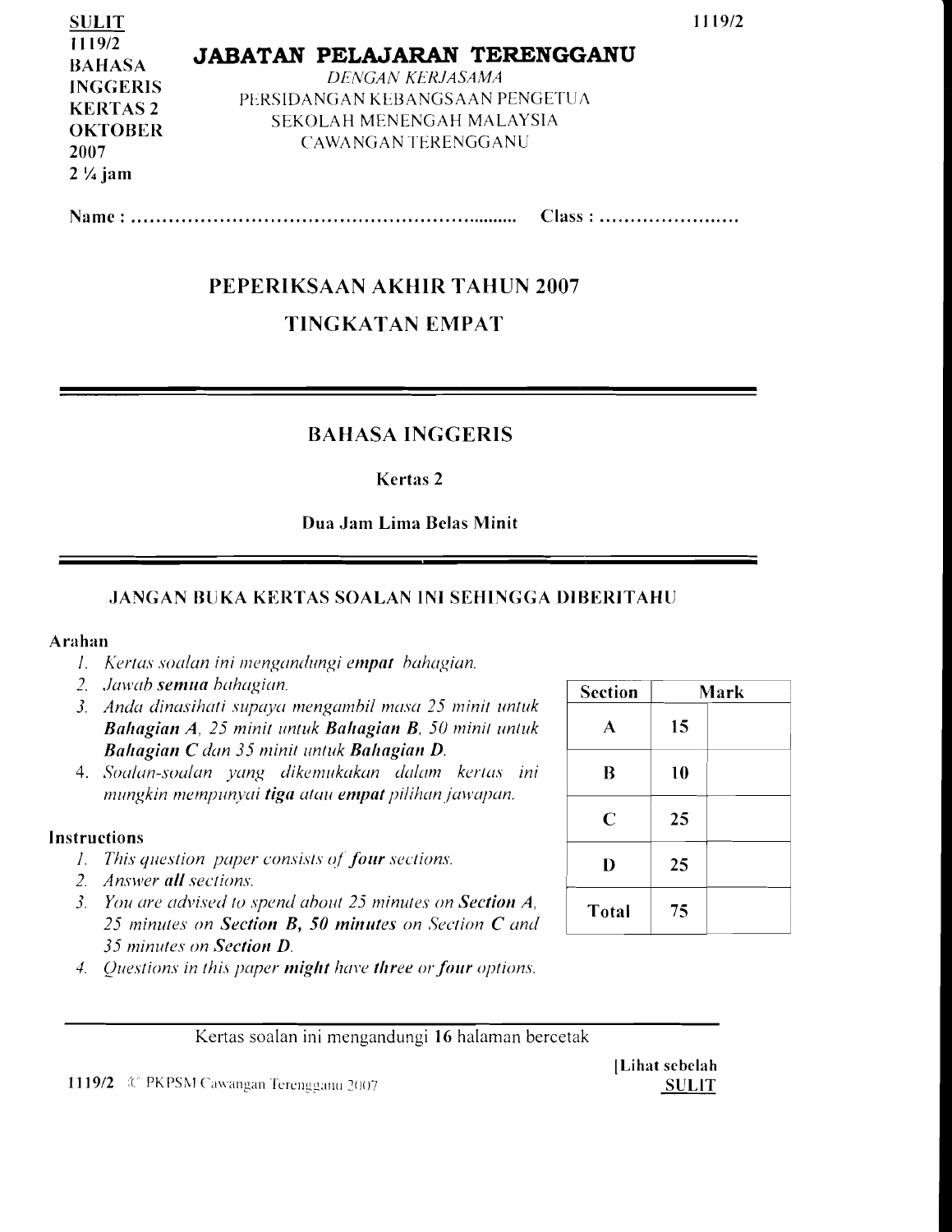#### Section A

*[15 marks]* 

#### Questions  $1 - 8$

*For each ofthe questions in this section, read the question first and then study the information given to find the answer. Then blacken the answer* A, B, C *or* D *on page* 16.

1 *Read the newspaper report below and answer the following question.* 

GEORGE TOWN, Mon - Despite the suspicion that the fighting cocks were the cause of the bird flu in Sungai Buloh, the government has not discounted the possibility of infection by migratory birds.

The Health Ministry spokesman said that it was premature to point the finger at fighting cocks.

"It is quite easy to test if the chickens died of H5N1 bird flu virus. But to trace its source will take some time." Datuk Lee Kah Choon said yesterday.

From the newspaper report, we learn that the Health Ministry had

- A discovered the source of the bird flu virus.
- B tested the dead birds for the presence of H5N1 bird flu virus.
- C suspected the fighting cocks as the source of the bird flu virus.
- D considered the migratory birds as the only source of the bird flu virus.
- *2 Study the advertisement below and answer the question that follows.*



The word *enthusiasts* can be replaced with the following words *except* 

- A fans
- B fanatics
- C devotees
- D members

1119/2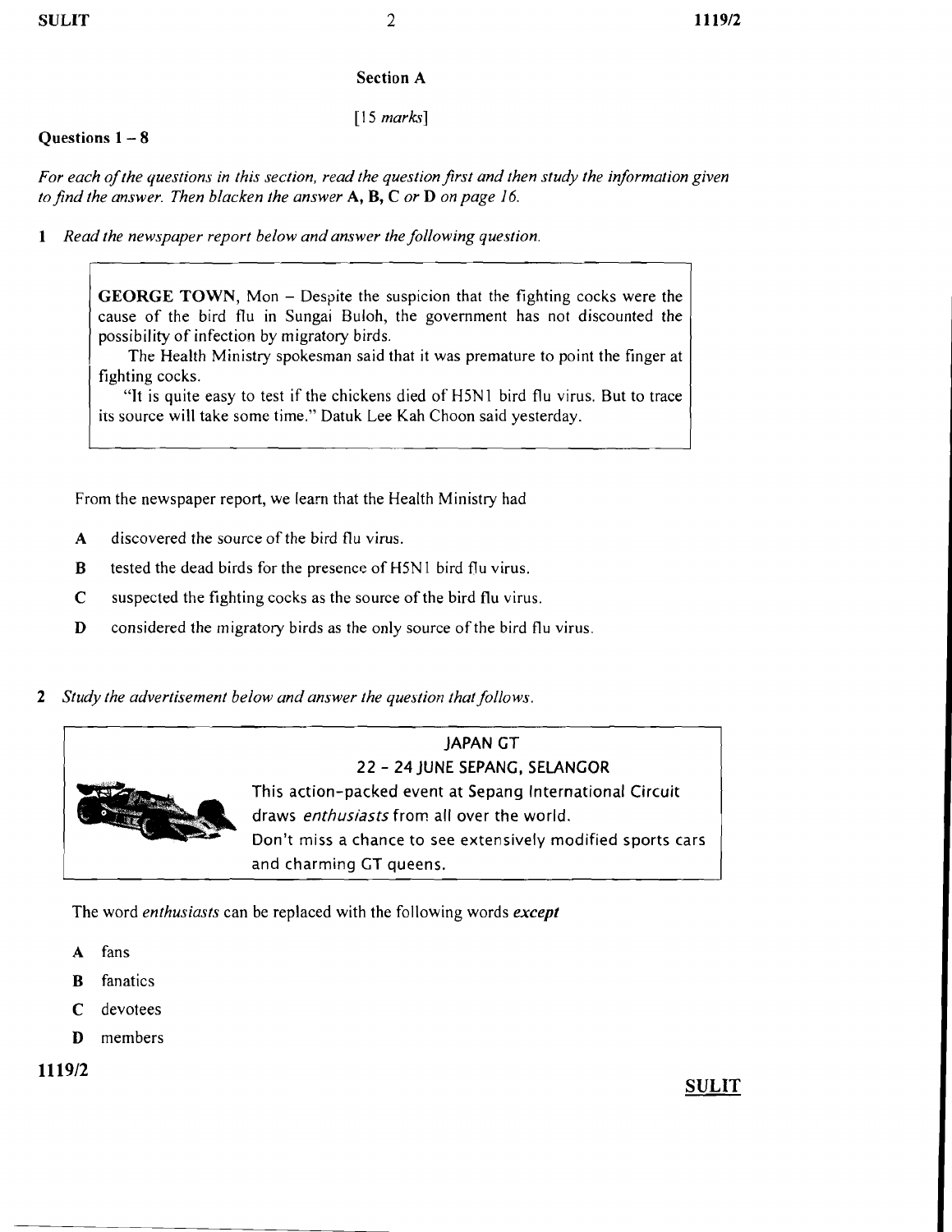3 *Study the notice below and answer the question that follows.* 



Which of the following statements is true?

- A The tournament requires you to fight a battle.
- B The challenge will be held on  $28<sup>th</sup>$  of July, 2007.
- C The total cash prize of the tournament is RM40,000.
- 4 *Read the following excerpt and answer the following question.*

#### Seri Melayu - Fit for Adventurous Diners

Highly recommended especially for more adventurous diners, who like hot and spicy food. Moderately priced, it's a busy spot. The outlet's consistent quality, service and tenacious chefs have locals and tourists coming back for more. Those who are interested in experiencing Malaysian culture can catch the nightly show at 8.30 pm while having dinner. Local souvenirs are also available.

Diners keep returning to Seri Melayu because it

- A provides consistent quality, service and persistent chefs.
- B is highly recommended for more adventurous diners.
- C offers a nightly show during dinner.
- **D** gives away souvenirs to tourists.

# 1119/2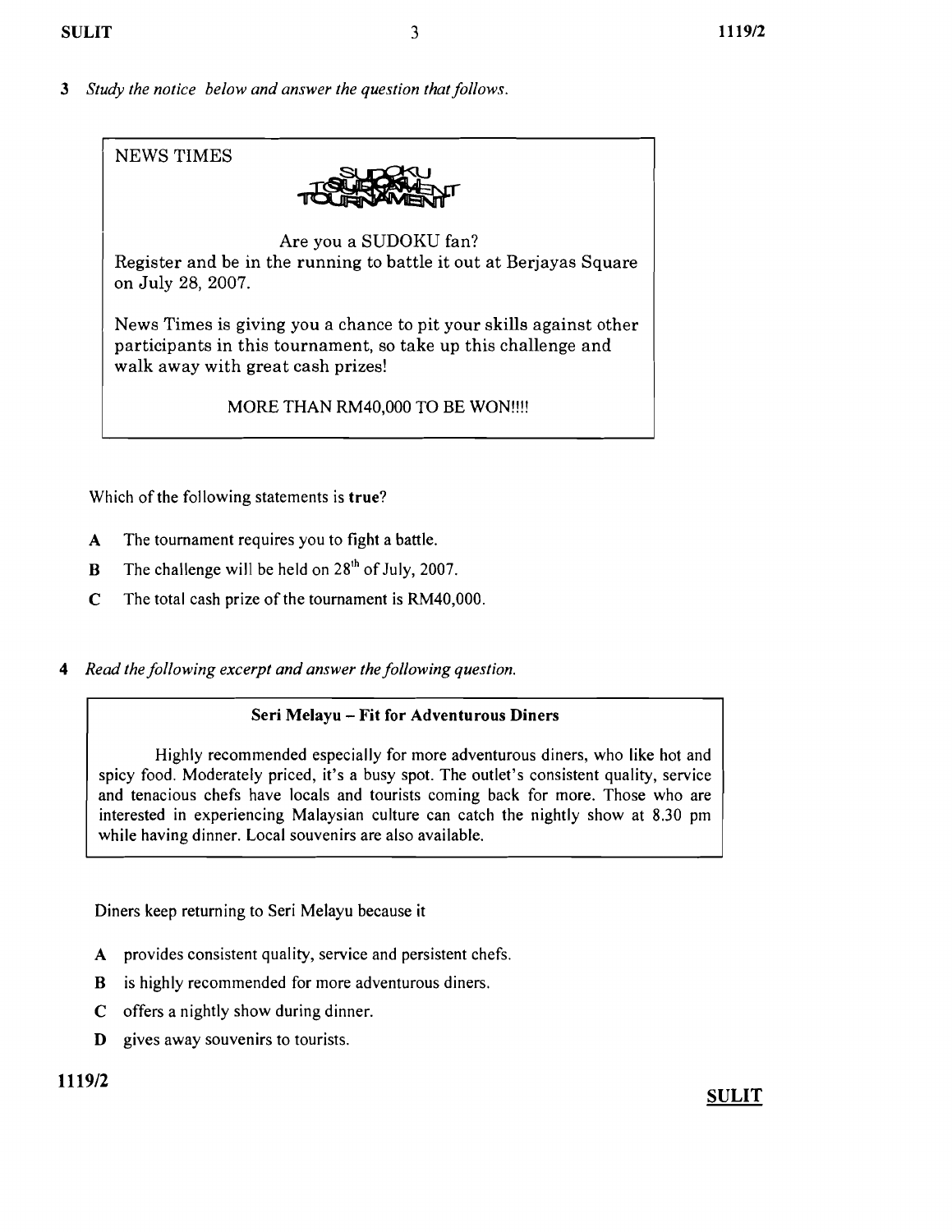## *5 Study the excerpt below and answer the question that follows*

The coconut palm is central to a thousand household uses, ranging from thatched roofs to floor mats. Palm roots are frayed and used as toothbrushes, its fibres are twisted into ropes and bridles. Its trunks are fashioned into canoes. Houses are rethatched with palm fronds every four or five years in the tropics, and the old material is burned in gardens for fertiliser.

The main idea of the excerpt above is

- A the coconut palm is a tree of a thousand household uses.
- B the trunks of the coconut palms can be turned into canoes.
- C the coconut palm fronds are used as roofs for houses in the tropics.
- D the palm roots and fibres are used to make toothbrushes, ropes and bridles.
- *6 Read the e-mail below and answer the question that follows.*

From: zumie@linkmail.com To: wawa@funmail.com

Hi Azwa,

Haven't written to you for ages. I'm so sorry about that. Can't keep this as a secret anymore so I've got to tell you that I've signed up for driving lessons. There are so many things to remember. Just imagine these – pressing the accelerator and brake pads with my right foot, keeping my eyes on the road, shifting my foot on both pads, parking at L-shaped and straight parking bays and worst of all is trying to park on a hill slope. Heavens help me !! Driving on the road is great, so that's something else to look forward to. I have to go now! I hope to hear from you soon.

Your buddy, Azumie

From the e-mail. which skill Azumie finds most difficult?

- A Pressing the accelerator and brake pads with his right foot.
- B Parking at L-shaped and straight parking bays.
- C Keeping his eyes on the road.
- D Parking on a hill slope.

# 1119/2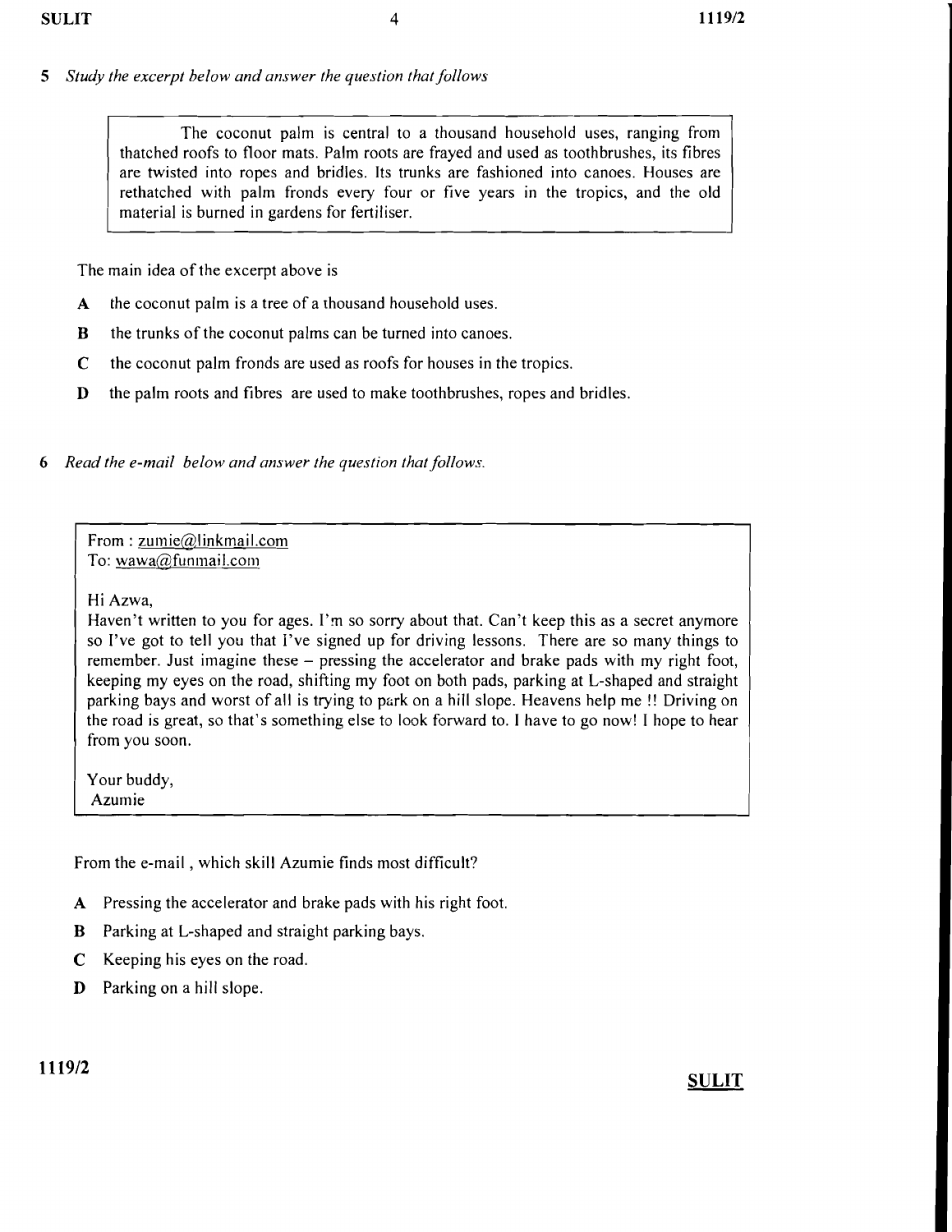7 *Read the article below and answer the question that follows.* 



The apple benefits the skin by

- A keeping the doctor away.
- **B** offering additional virtues.
- C being the symbol of health and well-being.
- D helping to tighten pores, smoothen and protect it.

*8 Read the cartoon below and answer the question that follows.* 



From the cartoon strip, the phrase *'fat chance'* suggests that the boy

- A has to complete his homework.
- B has no time to clean his room.
- C may escape all his duties.
- D can watch television.

1119/2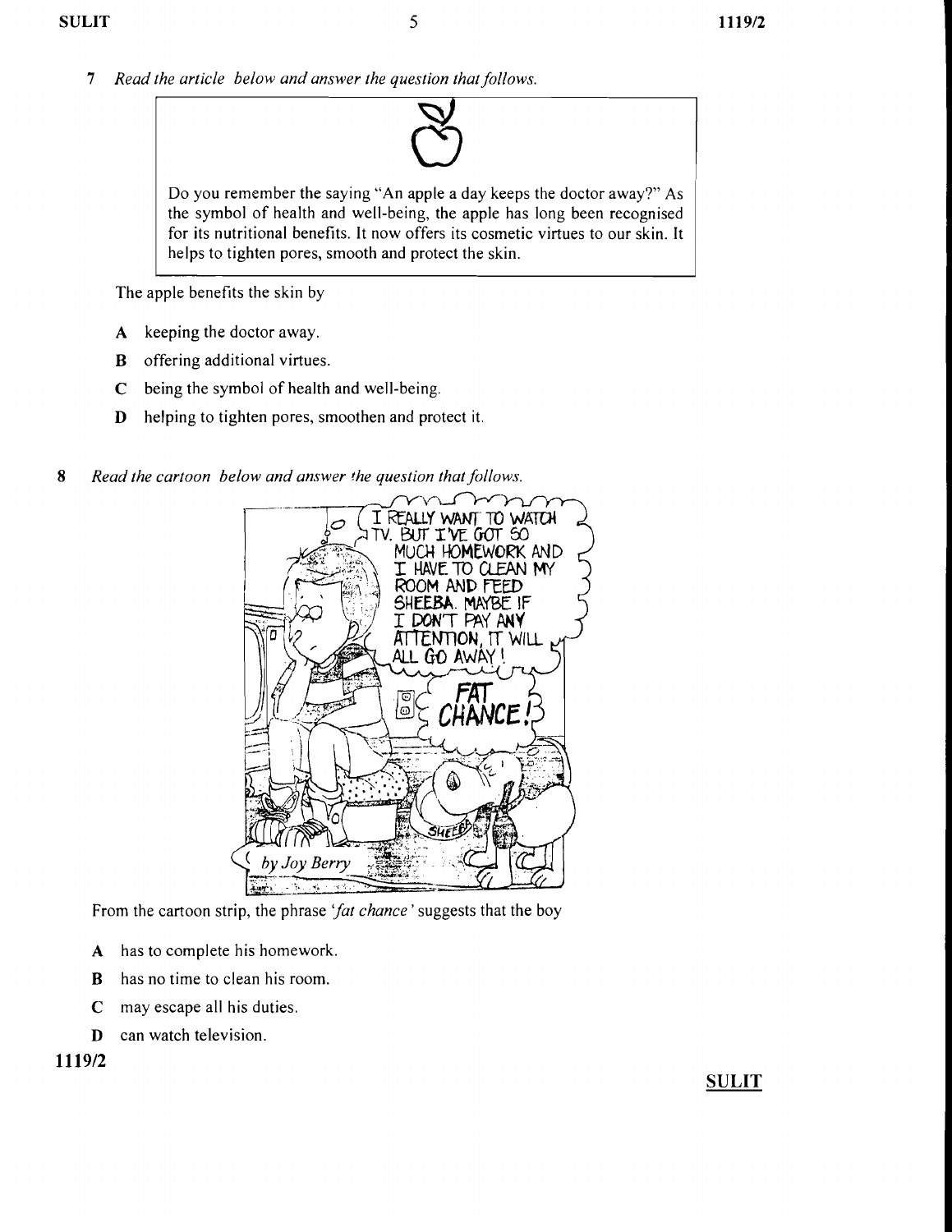#### **Questions** 9 - **15**

*Read the following passage and choose the best answer.* 

A visit to the public library opens us to a world of books offering knowledge. We can borrow books and read them in the comfort of our home, instead 9 idling the time away, chatting at cyber-cafes and loitering.

Only those who appreciate knowledge consider reading a **10** hobby. Sadly, reading has come to a standstill for a majority of people who have completed secondary or tertiary education. Once they  $11$  graduated from their respective disciplines, they think reading days are over. They complain of work stress, family problems and lack of time for not 12 They forget that reading is the source of knowledge and the key to success in their lives.

We can read almost 13 that comes on printed papers. Newspapers give us the knowledge of current affairs around the world. Magazines of related fields connect us to science, technology and entertainment. Novels 14 us the grammar, vocabulary and sentence structures of a language. Reading enhances our power of thinking and sharpens our mind. 15, it inspires and motivates every individual to be an educated person.

| 9  | $\mathbf{A}$ | at         | 13 <sup>2</sup> |             | A nothing     |
|----|--------------|------------|-----------------|-------------|---------------|
|    | B            | - of       |                 | B           | anything      |
|    | $\mathbf C$  | by         |                 | $\mathbf C$ | something     |
|    | D            | with       |                 |             |               |
|    |              |            | 14              |             | A teach       |
| 10 | $\mathbf{A}$ | suitable   |                 | B           | taught        |
|    | B            | rational   |                 | C           | teaches       |
|    | C            | momentous  |                 | D           | teaching      |
|    | D            | worthwhile |                 |             |               |
|    |              |            | 15              |             | A Furthermore |
| 11 |              | A has      |                 | $\bf{B}$    | Although      |
|    | B            | had        |                 | C           | However       |
|    | C            | have       |                 | D           | Hence         |
|    |              |            |                 |             |               |

12 A read

B reads

C reading

**1119/2**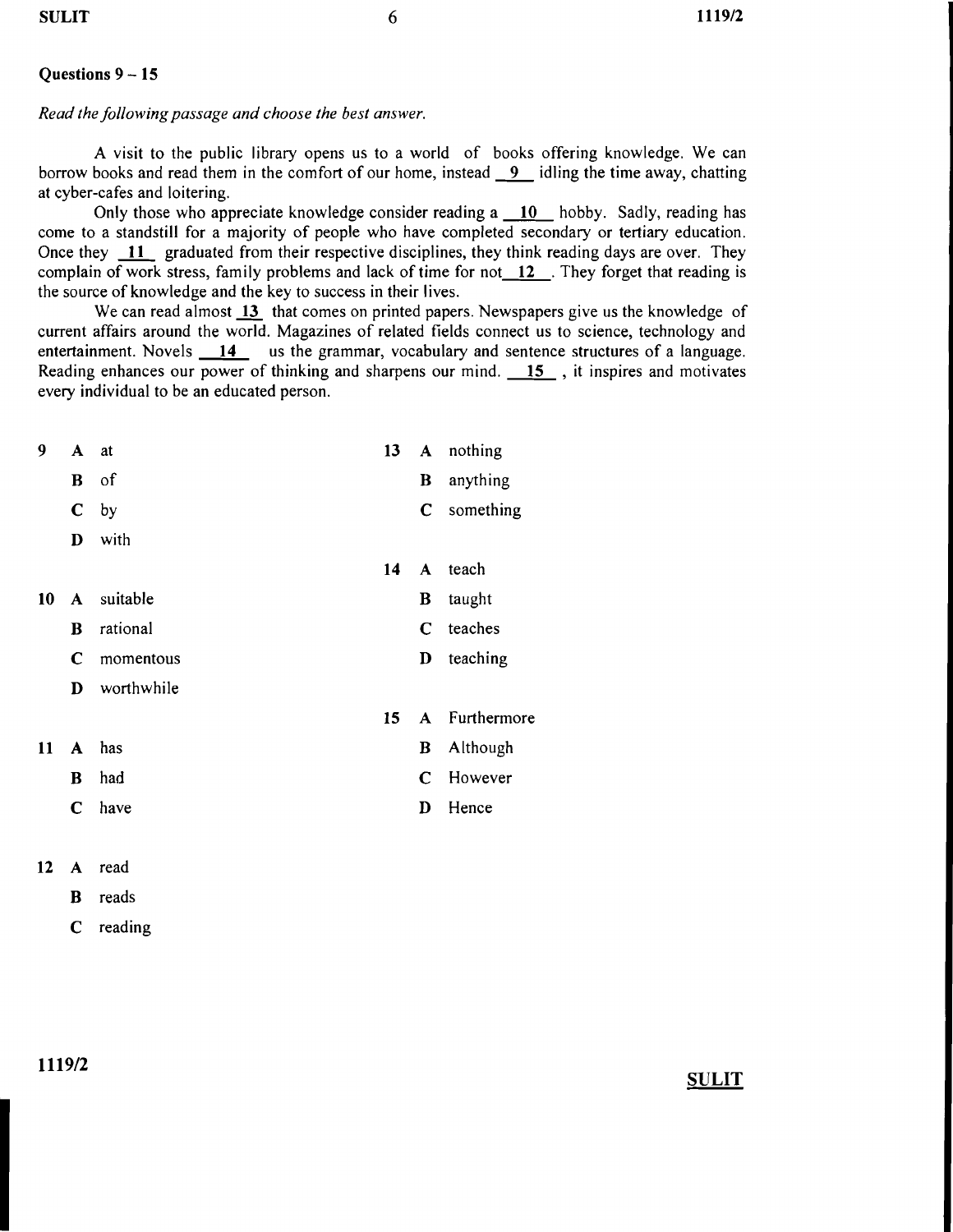#### SECTION B

*[10 marks]* 

#### Questions  $16 - 25$

*Read the passage below and complete the tasks given.* 

# **The woes of urban children**

Children of today are not like the children of say 10 or 20 years ago. Today's children are the 'Nintendo' children. They are the children of the internet, electronics and global village thus are more curious, open-minded and game for anything new and challenging. They are ultra-hyper and ready for the world of lCT and globalisation.

Engineering class of lego blocks and robotics and yoga may be normal activities for adults. The same goes for golf, scuba-diving and video animation. However, today, these undertakings are also being pursued by urban children as young as four. At times, these children may be involved in a combination of more than two activities in a week.

Many parents are sending their children for these activities after school, during weekends and during holidays. These parents are willing to part with between RM 100 and RM 500 a month for the privileges.

Nowadays, it is rare to see urban children spending time at home watching television or catching tadpoles with the neighbourhood children on a typical weekend. Gone, too, are the days when the typical extra-curricular activities actually referred to piano lessons, dance recitals, art classes or swimming lessons.

With heavy competition among parents and children today, parents are entering their children into a competitive environment as early as possible. Family experts have voiced concerns over this trend because there is a risk that the children may lose their childhood and become stressed.

Most parents are defensive of their actions saying that their children are, in fact, enjoying themselves as these activities give them the chance to meet friends and have fun.

*(Adaptedfrom NST, 10 April 2007)*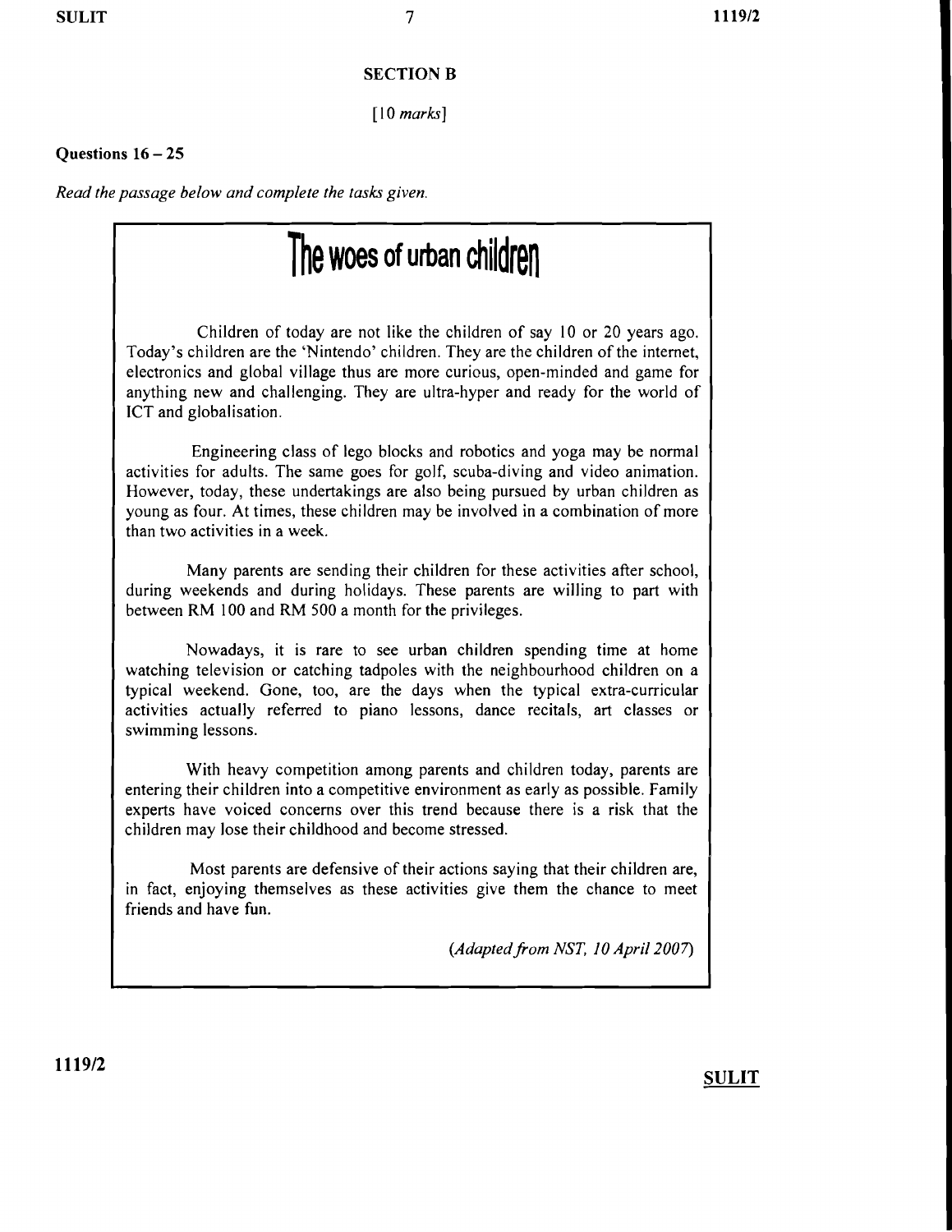### $\text{SULIT}$  and  $\text{S}$  and  $\text{S}$  and  $\text{S}$  and  $\text{S}$  and  $\text{S}$  and  $\text{S}$  and  $\text{S}$  and  $\text{S}$  and  $\text{S}$  and  $\text{S}$  and  $\text{S}$  and  $\text{S}$  and  $\text{S}$  and  $\text{S}$  and  $\text{S}$  and  $\text{S}$  and  $\text{S}$  and  $\text$

#### Questions  $16 - 21$

*Complete the table below for a quick and easy reference to the children's regular and new activities based on the information given in the text.* 

| <b>Regular Activities</b> | <b>New Activities</b> |               |
|---------------------------|-----------------------|---------------|
| watching televison        | yoga                  |               |
| 16.                       | 19.                   | [1 mark each] |
| 17.                       | 20.                   | [I mark each] |
| 18.                       | 21.                   | [1 mark each] |

#### Questions  $22 - 25$

*Answer the following questions based on the information given.* 

| 22 When do the urban children attend their newly discovered activities?                 |                        |
|-----------------------------------------------------------------------------------------|------------------------|
|                                                                                         | $\lceil$ mark $\rceil$ |
| 23 How much are the parents willing to pay for the activities?                          |                        |
|                                                                                         | $\lceil$ mark $\rceil$ |
| 24 What do the children risk when they lead a busy life at such a young age?            |                        |
|                                                                                         | $\lceil$ mark $\rceil$ |
| 25 According to the parents, what do the children gain from joining the new activities? |                        |
|                                                                                         | $\lceil$ mark $\rceil$ |
|                                                                                         |                        |

*[10 marks]* 

1119/2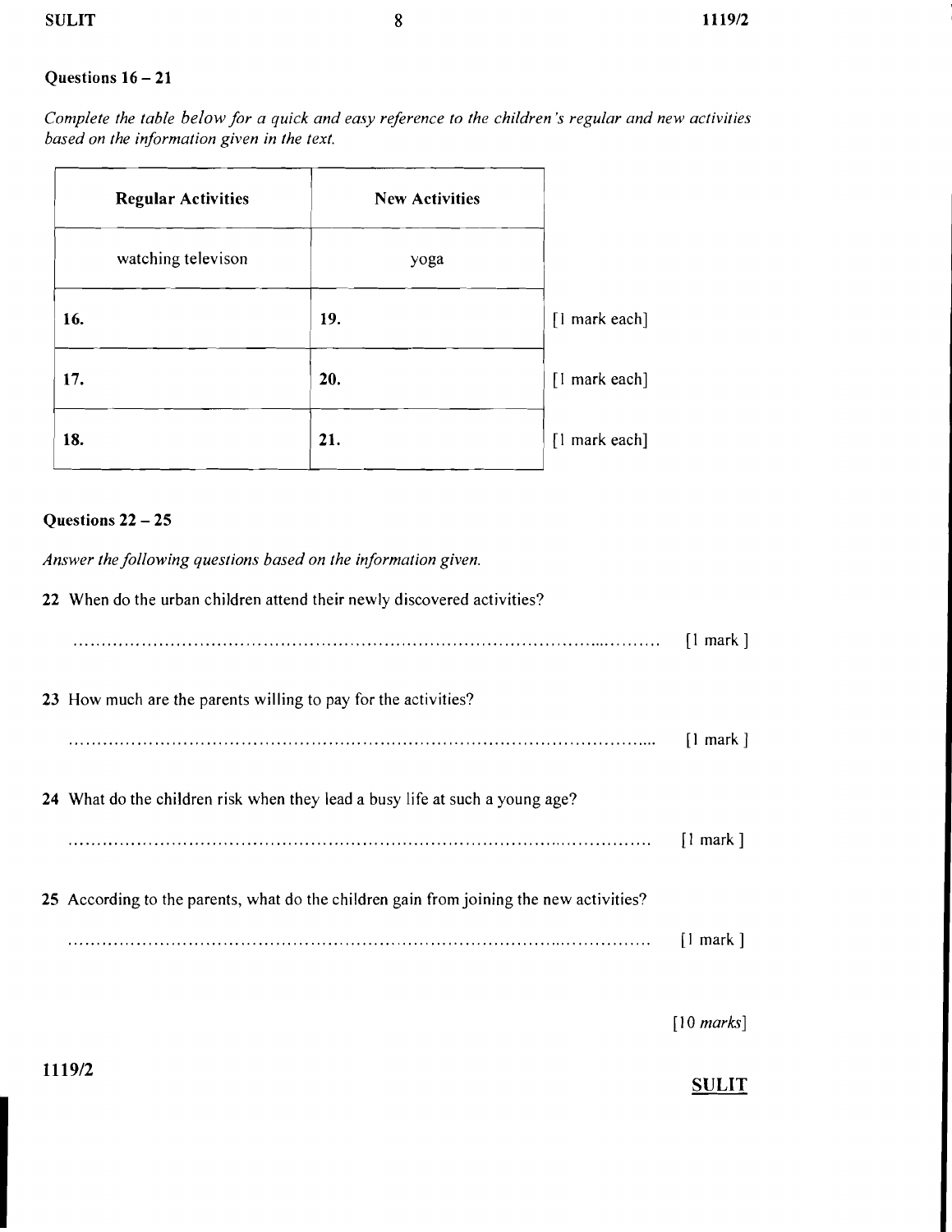$SULIT$  9 1119/2 Section C

*[25 marks]* 

#### Questions 26 - 31 *are based on the fo!!owing passage.*

- Karambunai got its name from a battle between the locals and the crew of Ferdinand  $\mathbf{1}$ Magellan's fleet which arrived in Borneo in 1521. In the battle, which took place in the estuary of a tiny peninsula, more than 100 boats belonging to the locals were sunk ('sink' means *karam* in Malay).
- 2 Traditional boats still occupy the idyllic waters of Kararnbunai, but instead of canons 05 and battle gear, they now carry fishing nets manned by the local fishermen who live nearby, in Mengkabong. The waters are as inviting and clear as it was then. The estuary winds up revealing miles of powder-white beaches that offer unsurpassed tranquillity.
- 3 Karambunai is also home to the famed Nexus Resort Karambunai. Its six-kilometre private beach is the golden playground for sun-worshippers near and far. Between January J0 to March, the warm waters are abundant with krill and become the favourite feeding ground for the whale shark, offering guests a rare treat to see wildlife up close. Accommodation at Nexus is a mix of luxurious and basic. The Borneo rooms are rustic and feel almost chaletlike. At the other end of the resort sits the five-storey, fuss-free Ocean Wing rooms. Away from the sun, Nexus' Borneo Spa is worth checking out. It boasts treatments with unique 15 oil blends. The Borneo Massage, the spa's signature treatment, is a combination of long, slow strokes and acupressure that works the lymphatic system. But for the stressed and worn out, the Dry Borneo Fusion Massage is the perfect antidote to release the body's tension.
- 4 The resort also has enough activities to ensure you are not cocooned in a holiday camp. 20 For the golf fanatics, there is the award-winning 18-hole golf course with a magnificent view of Mount Kinabalu as a backdrop. The resort's stable ponies allow the novice and the seasoned riders to enjoy leisurely rides. The nearby Lagoon Park offers a wholesome collection of water activities, including kayaking, jet-skiing and windsurfing around the lagoon. But the lagoon's biggest crowd-puller is perhaps the water village at the end of the 25 river that takes only lO-minute boat ride to reach. This unique settlement on water is made up of quaint wooden houses on stilts, all connected by narrow wooden planks.
- 5 The area around Mengkabong is also a treat to nature enthusiasts. The mangrove forests here are alive with swamp inhabitants, but you have to look carefully to see them. At night, the trees are ablaze with the synchronised flashing of a million fireflies that flash 30 their lights in unison.
- 6 Around Karambunai, there are plenty of other things to keep the visitors occupied. To the south, vans ferry passengers to Beaufort's train station for a date with the raging waters of Sungai Padas. The waters challenge adventure-seekers in a 90-minute ride over spectacular rapids that will leave you breathless. A cruise down Sungai Kilas takes you to 35 view the Proboscis monkeys, which got its name from their large, fleshy nose. They are excellent swimmers.
- 7 To the north, a lazy drive along the coast reveals magnificent rainforests and lanes lined with native huts and quaint villages, which are ideal spots to take photographs or just enjoy their charms. 40

1119/2 SULIT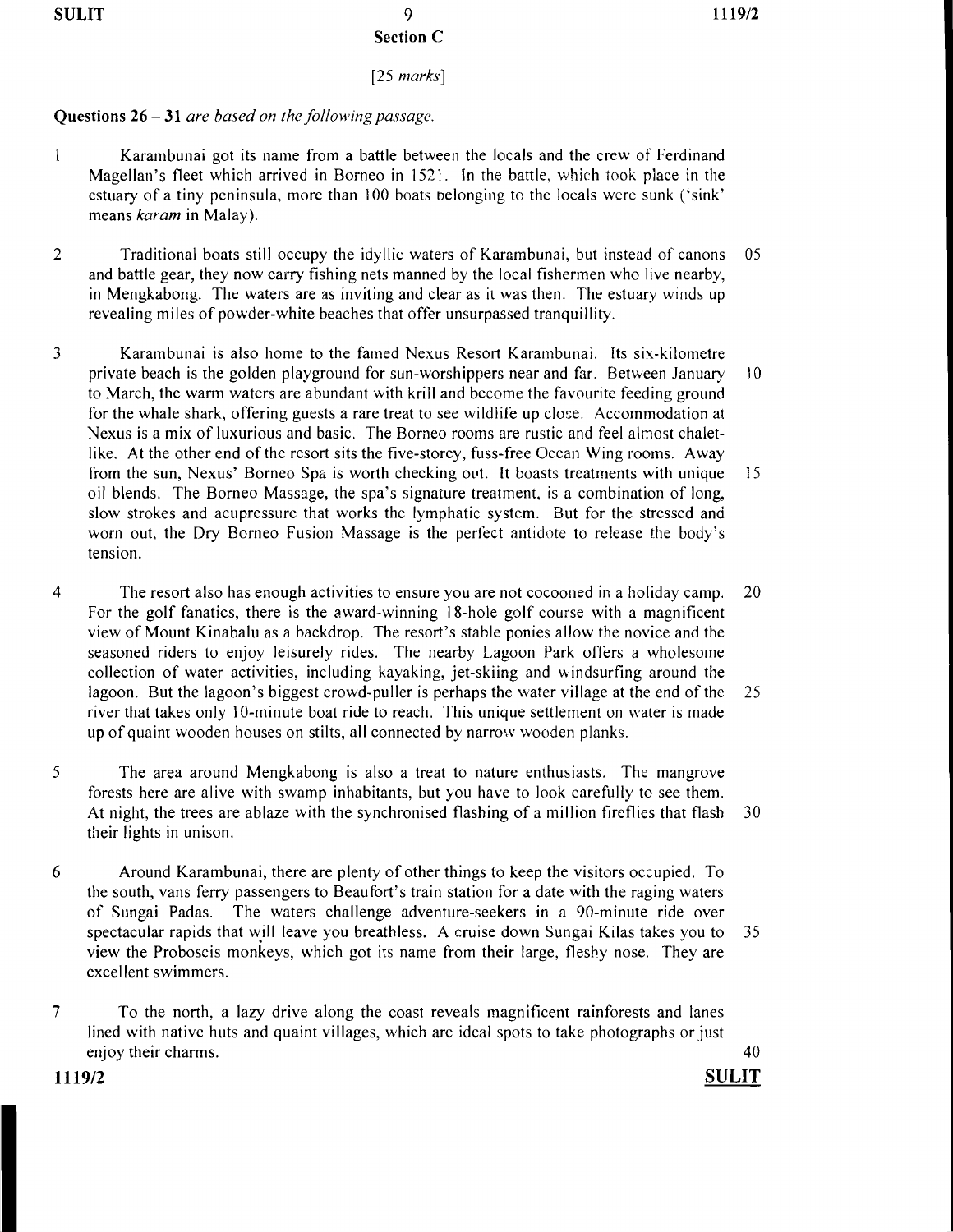| <b>SULIT</b> |    | 10                                                                                                                                                                                                                                                         | 1119/2                         |
|--------------|----|------------------------------------------------------------------------------------------------------------------------------------------------------------------------------------------------------------------------------------------------------------|--------------------------------|
| 8            |    | Evenings at Karambunai are best spent at the beach, either watching the sunset or<br>enjoying fresh seafood barbeque. The resort and the peninsula seem cut off from the rest of<br>the world, but for those looking for bliss, this is a dream come true. |                                |
|              |    | (Adapted from Distant Dreams by Anis Ramli, Going Places: June 2006)                                                                                                                                                                                       |                                |
| 26           |    | a) From paragraph 1, who did the locals fight against in the battle?                                                                                                                                                                                       |                                |
|              |    |                                                                                                                                                                                                                                                            | [1 mark]                       |
|              |    | b) From paragraph 2, for what purpose do the locals use the boats at present?                                                                                                                                                                              |                                |
|              |    |                                                                                                                                                                                                                                                            | [1 mark]                       |
| 27           |    | From paragraph 3, name the type of massage one should get to:                                                                                                                                                                                              |                                |
|              |    | i)<br>work the lymphatic system -                                                                                                                                                                                                                          |                                |
|              |    |                                                                                                                                                                                                                                                            | $[1 \text{ mark}]$             |
|              |    | ease the body's tension -<br>ii)                                                                                                                                                                                                                           |                                |
|              |    |                                                                                                                                                                                                                                                            | [1 mark]                       |
| 28           |    | From paragraph 4:                                                                                                                                                                                                                                          |                                |
|              | a) | which word can be replaced with 'beginner'?                                                                                                                                                                                                                |                                |
|              |    |                                                                                                                                                                                                                                                            | $\lceil$ mark                  |
|              | b) | why do you think the water village is the biggest crowd-puller at the lagoon?                                                                                                                                                                              |                                |
|              |    |                                                                                                                                                                                                                                                            |                                |
|              |    |                                                                                                                                                                                                                                                            | $\lceil 1 \text{ mark} \rceil$ |
| 29           |    | From paragraph 7, what would one see while cruising along the coast of the northern<br>part of Karambunai? Give two examples:                                                                                                                              |                                |
|              |    | i)                                                                                                                                                                                                                                                         |                                |
|              |    | ii)                                                                                                                                                                                                                                                        | [1 mark]                       |
|              |    |                                                                                                                                                                                                                                                            | [1 mark]                       |
| 30           |    | Explain in your own words how bliss can be achieved by the visitors to this resort<br>and peninsula, as stated in paragraph 8.                                                                                                                             |                                |
|              |    |                                                                                                                                                                                                                                                            |                                |
|              |    |                                                                                                                                                                                                                                                            |                                |
|              |    |                                                                                                                                                                                                                                                            | $[2 \text{ marks}]$            |
| 1119/2       |    |                                                                                                                                                                                                                                                            | <b>SULIT</b>                   |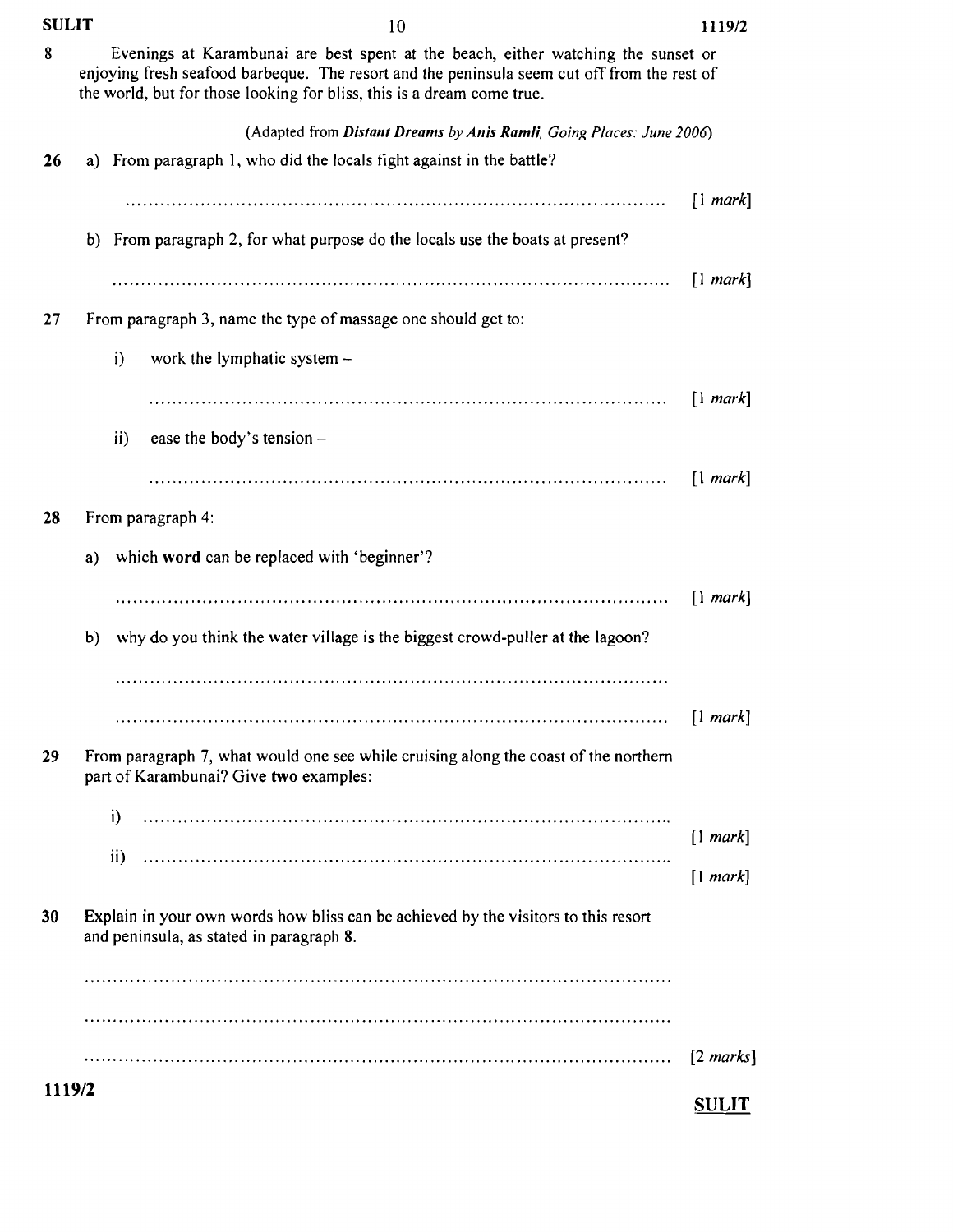| 31 | Based on the passage given, write a summary on the attractions of Karambunai and<br>Mengkabong.         |
|----|---------------------------------------------------------------------------------------------------------|
|    | Credit will be given for use of own words but care must be taken not to change the original<br>meaning. |
|    | Your summary must:                                                                                      |
|    | be in continuous writing (not in note form)<br>٠                                                        |
|    | use material from line 09 to line 37<br>$\bullet$                                                       |
|    | not be longer than 130 words including the 10 words given below<br>٠                                    |
|    | Begin your summary as follows:                                                                          |
|    | At the famed Nexus Resort Karambunai, the visitors can find                                             |
|    | $[15$ marks]                                                                                            |
|    |                                                                                                         |
|    |                                                                                                         |
|    |                                                                                                         |

**1119/2** 

**STIT** .TT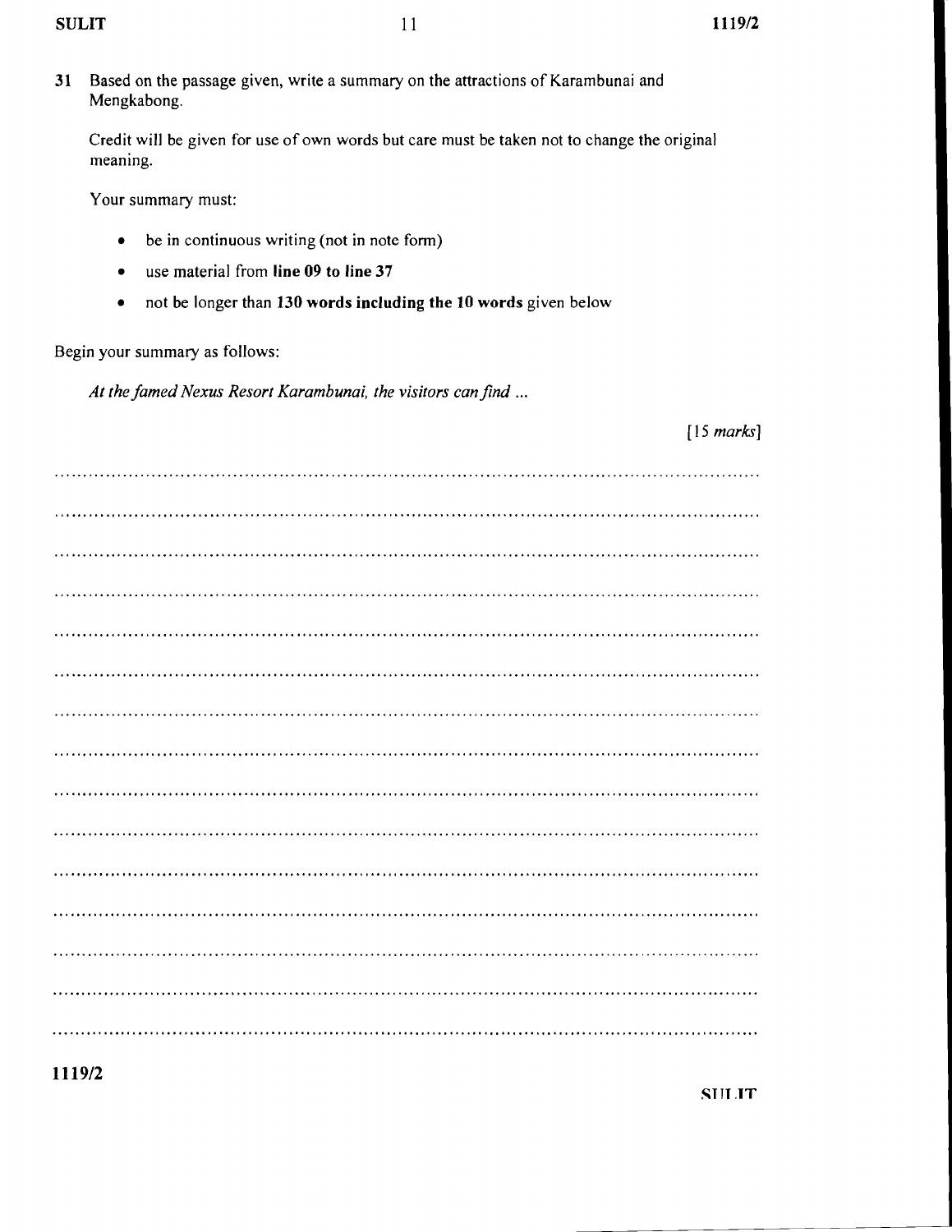# **Section D**

# *[25 marks]*

**32** *Read the poem below and answer the questions that follow.* 

#### Sonnet 18

|     | Shall I compare thee to a summer's day?<br>Thou art more lovely and more temperate.<br>Rough winds do shake the darling buds of May,<br>And summer's lease hath all too short a date:<br>Sometime too hot the eye of heaven shines,<br>And often is his gold complexion dimm'd;<br>And every fair from fair sometime declines,<br>By chance, or nature's changing course, untrimm'd;<br>But thy eternal summer shall not fade<br>Nor lose possession of that fair thou ow'st;<br>Nor shall Death brag thou wandr'est in his shade,<br>When in eternal lines to time thou grow'st.<br>So long as men can breathe, or eyes can see,<br>So long lives this, and this gives life to thee. |
|-----|---------------------------------------------------------------------------------------------------------------------------------------------------------------------------------------------------------------------------------------------------------------------------------------------------------------------------------------------------------------------------------------------------------------------------------------------------------------------------------------------------------------------------------------------------------------------------------------------------------------------------------------------------------------------------------------|
|     | William Shakespeare                                                                                                                                                                                                                                                                                                                                                                                                                                                                                                                                                                                                                                                                   |
|     | (a) Which line suggests that summer is temporary?                                                                                                                                                                                                                                                                                                                                                                                                                                                                                                                                                                                                                                     |
|     |                                                                                                                                                                                                                                                                                                                                                                                                                                                                                                                                                                                                                                                                                       |
|     | (b) What makes beauty decline?                                                                                                                                                                                                                                                                                                                                                                                                                                                                                                                                                                                                                                                        |
|     |                                                                                                                                                                                                                                                                                                                                                                                                                                                                                                                                                                                                                                                                                       |
| (c) | What does the word lines refer to?                                                                                                                                                                                                                                                                                                                                                                                                                                                                                                                                                                                                                                                    |
|     |                                                                                                                                                                                                                                                                                                                                                                                                                                                                                                                                                                                                                                                                                       |
|     | (d) Explain how the poet immortalizes his beloved's beauty.                                                                                                                                                                                                                                                                                                                                                                                                                                                                                                                                                                                                                           |
|     |                                                                                                                                                                                                                                                                                                                                                                                                                                                                                                                                                                                                                                                                                       |
|     |                                                                                                                                                                                                                                                                                                                                                                                                                                                                                                                                                                                                                                                                                       |

**1119/2**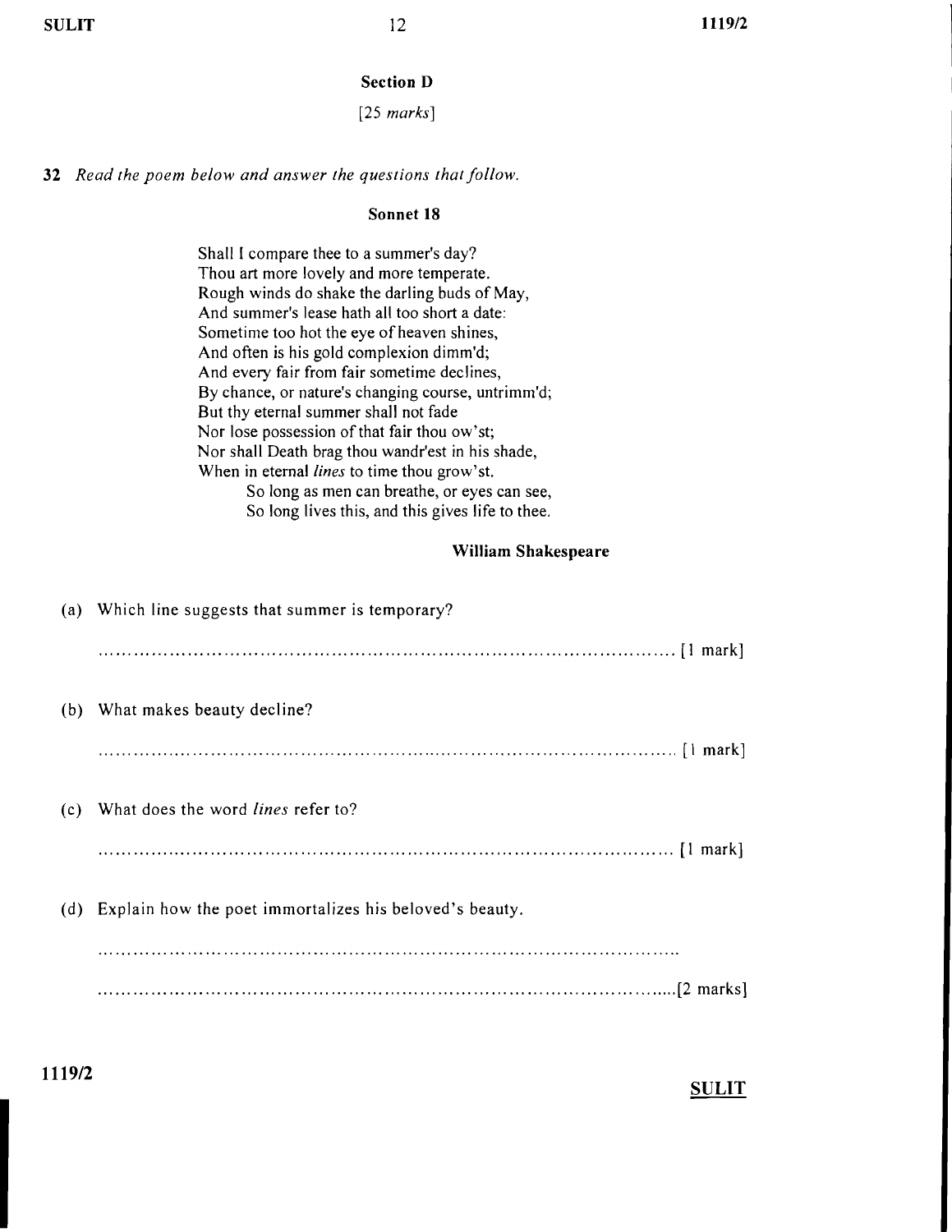**33** *Read the extract from the short story* **"The Sound Machine"** *below and answer the questions that follow.* 

> "I'm going to tell you something, Mrs Saunders," he said, something that you won't believe." He put his hands on top of the fence and peered at her intensely through his thick spectacles. "You have, this evening, cut a basketful of roses. You have with a sharp pair of scissors cut through the stems of living things and each rose that you cut screamed in the most terrible way. Did you know that, Mrs Saunders?

"No," she said. "I certainly didn't know that."

It happens to be true," he said. He was breathing rather rapidly, but he was trying to control his excitement. "I heard them shrieking. Each time you cut one, 1 heard the cry of pain. A very high-pitched sound, approximately one hundred and thirty-two thousand vibrations a second. You couldn't possibly have heard it yourself. But 1 heard it."

|     | (a) What did Klausner think screamed in the most terrible way?    |
|-----|-------------------------------------------------------------------|
|     |                                                                   |
| (b) | Which word has the same meaning as 'stared'?                      |
|     |                                                                   |
| (c) | According to Klausner, why did Mrs Saunders fail to hear the cry? |
|     |                                                                   |
|     |                                                                   |
| (d) | Give a characteristic of Klausner. Explain your answer.           |
|     |                                                                   |
|     |                                                                   |
|     |                                                                   |